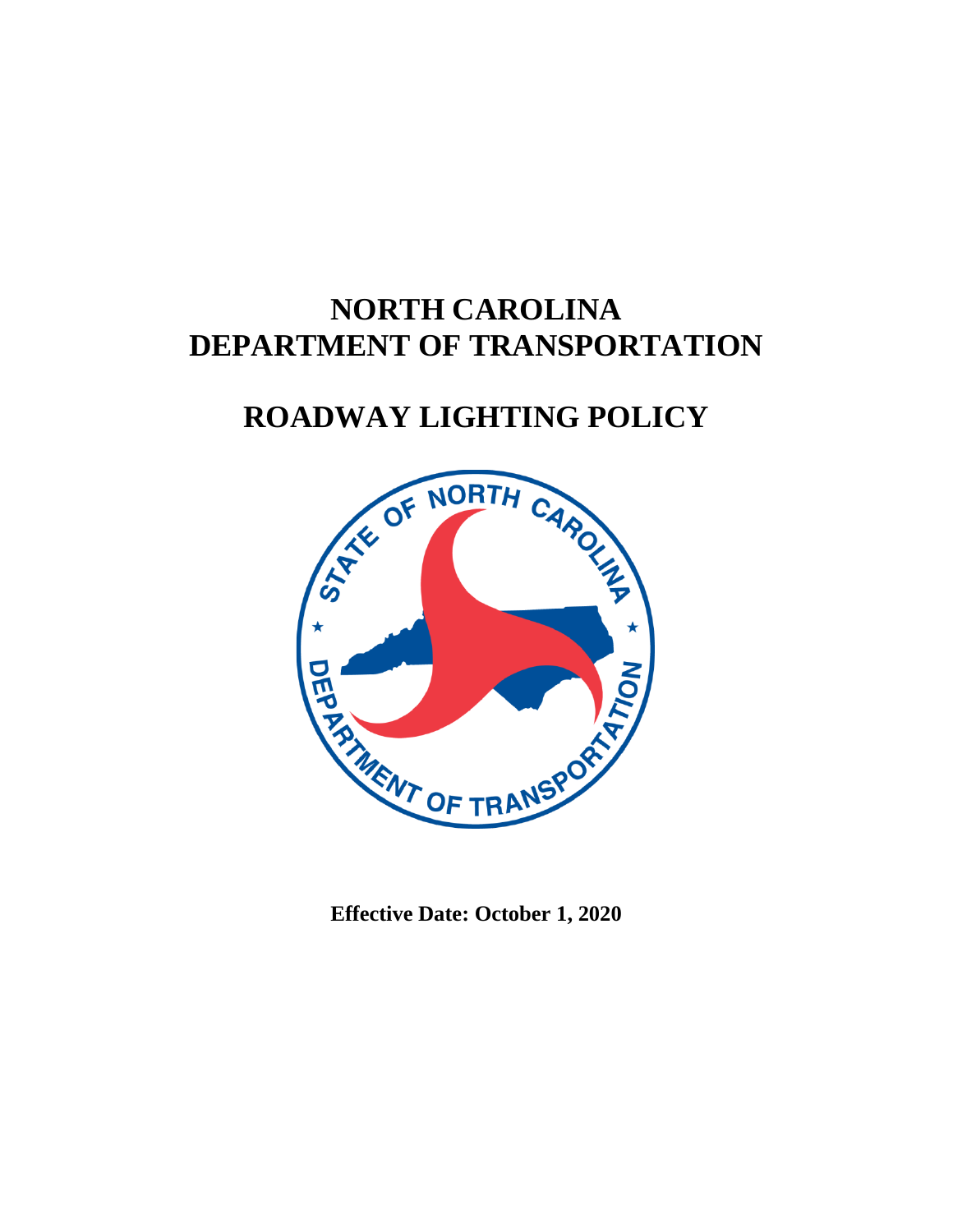| <b>Roadway Lighting Committee:</b> | Brenda Moore, PE, MBA | Roadway Design Unit                |
|------------------------------------|-----------------------|------------------------------------|
|                                    | Roger Kluckman, PE    | Roadway Design Unit                |
|                                    | Chris Werner, PE      | <b>Technical Services Division</b> |
|                                    | Lamar Sylvester, PE   | <b>Field Support Division</b>      |
|                                    |                       | Transportation Mobility & Safety   |
|                                    |                       | Division                           |
|                                    | Van Argabright, PE    | Planning & Programming             |
|                                    |                       | Division                           |
|                                    |                       | Roadway Design Unit                |
|                                    |                       |                                    |
|                                    |                       |                                    |
|                                    |                       |                                    |

**Oversight:** Brad Hibbs, PE……………... Federal Highway Administration

**APPROVED BY:**

9/29/2020

Date of Approval Frequences Case of Approval Tim Little, PE

9/24/2020

9/23/2020

DocuSigned by:  $M$  of  $M$ 

Chief Engineer

DocuSigned by: Christopher M. Werner

Date of Approval Chris Werner, PE Director of Technical Services

DocuSigned by:

Brenda Moore

Date of Approval Brenda Moore, PE, MBA State Roadway Design Engineer

Person Responsible for Policy:

Roadway Lighting Team Lead Roadway Design Unit 1582 Mail Service Center Raleigh, North Carolina 27699-1582 (919) 707-6200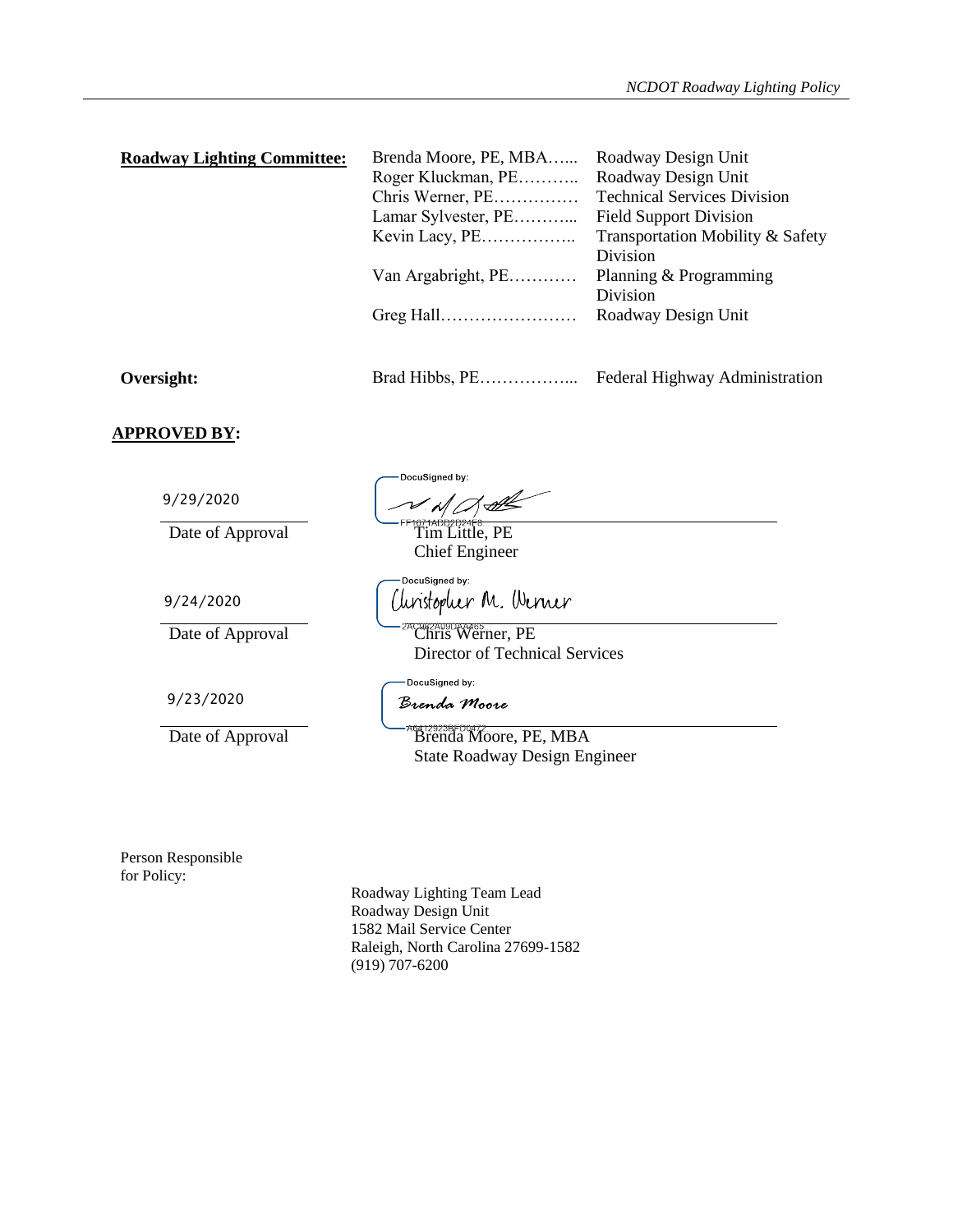#### POLICY STATEMENT

Roadway lighting may be beneficial in the reduction of nighttime accidents and in the identification of conflict points along the roadway by motorists. Because it is not economically feasible to light every conflict point along the roadways of the State, it is the policy of the Department to construct and maintain lighting systems at interchanges and along continuous sections of fully controlled access (C/A) roadways which meet specific criteria established by the American Association of State Highway Transportation Officials (AASHTO) and the NCDOT Roadway Lighting Committee. The Department will allow the construction and maintenance of lighting systems by local governing bodies on State maintained roadways in accordance with the manual titled *Policies and Procedures for Accommodating Utilities on Highway Rights of Way* (Utility Manual) through the encroachment process. $<sup>1</sup>$ </sup>

#### RESPONSIBILITIES AND PROCEDURES

It will be the responsibility of the Lighting and Electrical Team Lead of the Roadway Design Unit to monitor updates of the Transportation Improvement Program to determine which interchanges might warrant lighting. Requests for lighting evaluations may also originate from other Units within the Technical Services Division, the Right of Way Branch, or the Divisions.

After the preliminary plan review has been completed, the Lighting and Electrical Team Lead will request information required to evaluate specific interchanges and continuous roadway sections from the appropriate Design Engineer. The Lighting and Electrical Team Lead will request information relative to geometrics, operational features, environmental aspects, and accident data.

It will be the responsibility of an Electrical Engineer on the Lighting and Electrical Team to apply the Total Design Process to all interchanges and continuous sections of fully controlled access roadways that may warrant lighting, and issue a lighting evaluation report summarizing the findings.<sup>2, 3, 4</sup> The Total Design Process generates a Priority Index based on a numerical weighting and scoring process. The Total Design Process incorporates roadway geometrics, nighttime average daily traffic, and the annual cost of providing lighting to develop the Priority Index for an interchange or continuous section of roadway. If the Priority Index meets or exceeds the Base Priority Index established by the Roadway Lighting Committee, the Lighting and Electrical Team Lead will submit a request to the Committee to include lighting in the roadway contract.

In general, after a lighting evaluation request is submitted by other Units or the Division, the Lighting and Electrical Team will complete and issue the lighting evaluation report within 30 days. The final decision on lighting inclusion will be determined in the next Lighting Committee quarterly meeting.

The Committee will review the lighting evaluation reports prepared by the Electrical Engineer, along with comments and information from Division personnel. Information from Division personnel may include Division maintenance capabilities, community support, and local government and law enforcement benefits.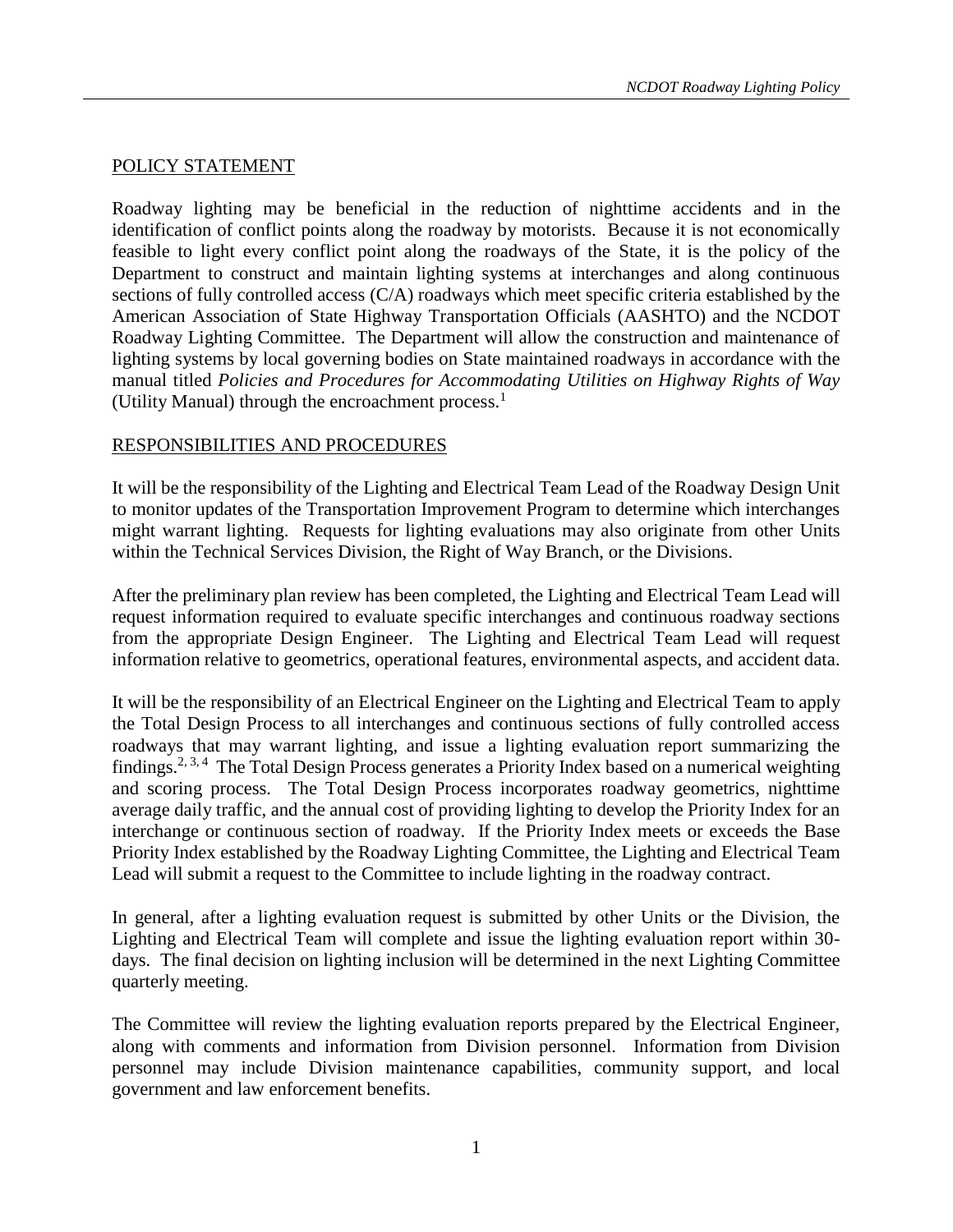Based on the lighting evaluation reports and Division input, the Committee will decide if lighting will be included in the roadway project. If lighting is approved by the Committee, the Chair of the Committee will officially notify the Lighting and Electrical Team Lead in writing to proceed with lighting system design.

The Roadway Lighting Committee membership shall include the following voting members: the State Roadway Design Engineer (Chair), the Director of Technical Services, the Lighting and Electrical Team Lead in the Roadway Design Unit, the State Traffic Safety Engineer, the Director of Planning and Programming, the Director of Field Support, and the Roadway Design Specialty Functions and Support Services Group Lead in the Roadway Design Unit. The FHWA Operations Engineer provides oversight as a nonvoting member of the Committee. Prior to making a final decision concerning the inclusion of roadway lighting in the roadway contract, a quorum of 50% +1 of all voting members must be present or have provided feedback.

It will be the responsibility of the Roadway Lighting Committee to establish the Base Priority Index and to make the final decision concerning the inclusion of roadway lighting in the roadway contract. The Committee will review the Base Priority Index every two years. The Committee may adjust the Base Priority Index depending on past and projected future transportation funding needs. The Lighting and Electrical Team Lead will utilize the most current Base Priority Index to develop requests for the inclusion of lighting in roadway contracts.

# EXCEPTIONS

The following exceptions shall allow for lighting to be provided by the Department when the Priority Index of the interchange is lower than the Base Priority Index:

- 1. Full or partial interchange lighting should be provided when two or more major freeways intersect, and existing lighting is installed, or proposed lighting is planned for successive interchanges in either freeway corridor.
- 2. Strong written support from the Division is provided, including input from the local Municipality concerning the Municipality's support for interchange lighting.
- 3. Full interchange lighting shall be provided at complex interchanges such as Single Point Urban Diamond Interchanges (SPUI) and Diverging Diamond Interchanges (DDI), due to the complexity of movements.
- 4. Full roundabout lighting shall be provided where the roundabout is within a fully controlled access interchange and where interchange lighting is approved by the Committee. Refer to the section below titled "Complex Intersections" for guidance on roundabouts in non-C/A facilities.
- 5. The Committee may approve the inclusion of lighting at the request of local governments contingent upon the local government entering into a formal agreement to reimburse the Department for the total cost of designing and constructing the lighting system or the local government agreeing to maintain and operate the lighting system in a manner acceptable to the Department. Where local governments fail to maintain and operate the lighting